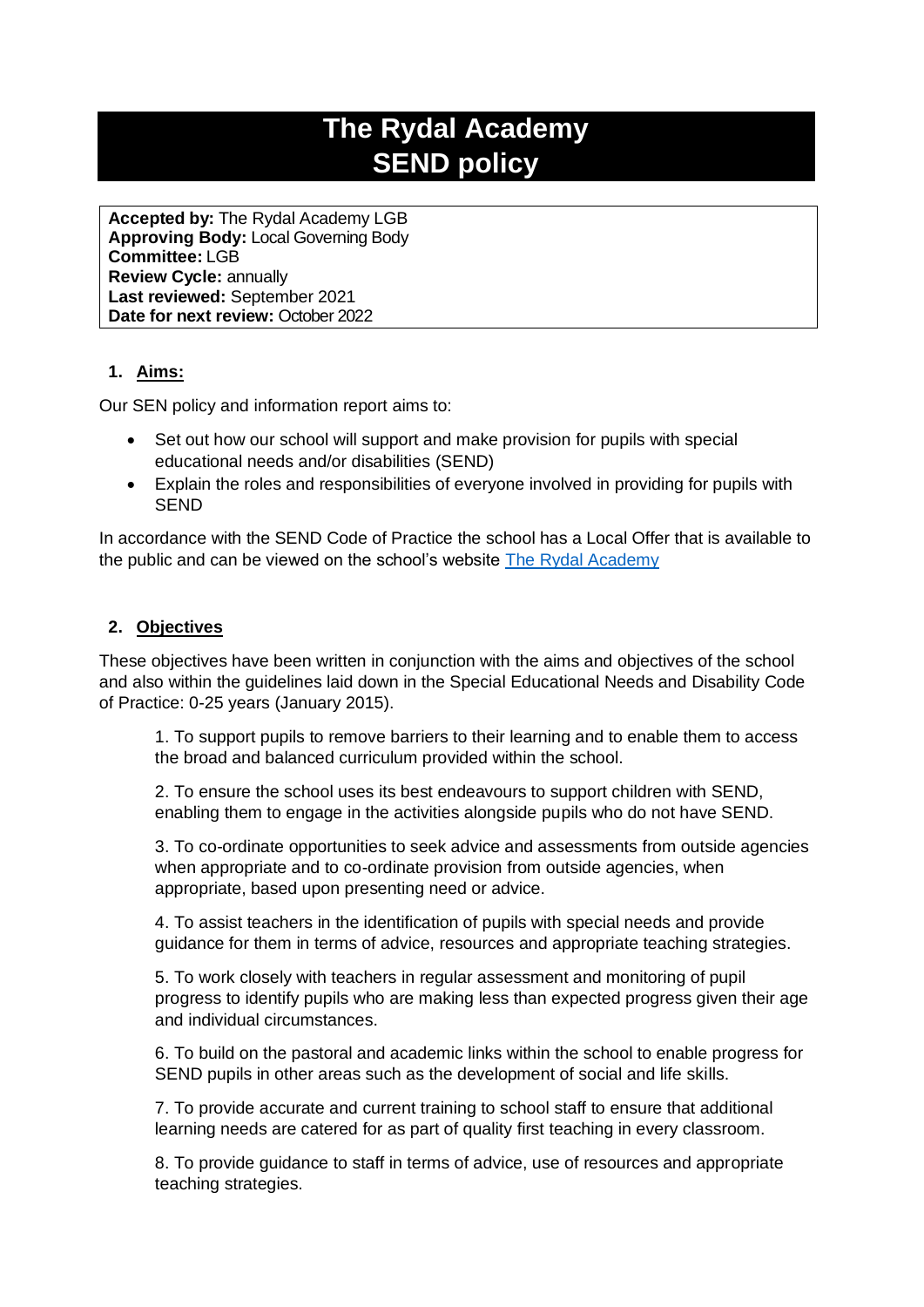9. To fully involve parents or carers of pupils with special needs in all aspects of their child's education and to implement the graduated approach as laid down in the 2014 SEND Code of Practice, extending the good relationships already established with parents.

10. To ensure that parents of pupils with a special educational need are kept informed of their child's progress and attainment.

11. To develop strong links with the school's Board of Directors, and so involve them in the development and monitoring of Special Needs provision in the school.

## **3. Legislation and guidance:**

This policy and information report are based on the statutory [Special Educational Needs and](https://www.gov.uk/government/uploads/system/uploads/attachment_data/file/398815/SEND_Code_of_Practice_January_2015.pdf)  [Disability \(SEND\) Code of Practice](https://www.gov.uk/government/uploads/system/uploads/attachment_data/file/398815/SEND_Code_of_Practice_January_2015.pdf) 0 – 25 (January 2015) and the following legislation:

[Part 3 of the Children and Families Act 2014,](http://www.legislation.gov.uk/ukpga/2014/6/part/3) which sets out schools' responsibilities for pupils with SEN and disabilities

[The Special Educational Needs and Disability Regulations 2014,](http://www.legislation.gov.uk/uksi/2014/1530/contents/made) which set out schools' responsibilities for education, health and care (EHC) plans, SEN co-ordinators (SENCOs) and the SEN information report

[Part 2 of the Equality Act 2010,](http://www.legislation.gov.uk/ukpga/2010/15/contents) which prohibits discrimination against people with protected qualities

## **4. Definitions:**

## **Definitions of Special Educational Needs, Disability and Inclusion**

Section 6 of the Special Educational Needs and Disability Code of Practice: 0-25 years (January 2015) defines children and young people as having special educational needs if they have a learning difficulty or disability which calls for special educational provision to be made for him or her.

A child has a learning difficulty or disability if he or she:

• has a significantly greater difficulty in learning than the majority of others of the same age, or

• has a disability which prevents or hinders him or her from making use of educational facilities of a kind generally provided for others of the same age in mainstream schools or mainstream post-16 institutions

Special educational provision is educational or training provision that is additional to, or different from, that made generally for other children or young people of the same age by mainstream schools.

If it is established that a pupil had an additional special educational need it will fall into one of four broad areas of need as specified by the Code of Practice (SEND Code of Practice 2014, page 86).

- Communication and Interaction
- Cognition and Learning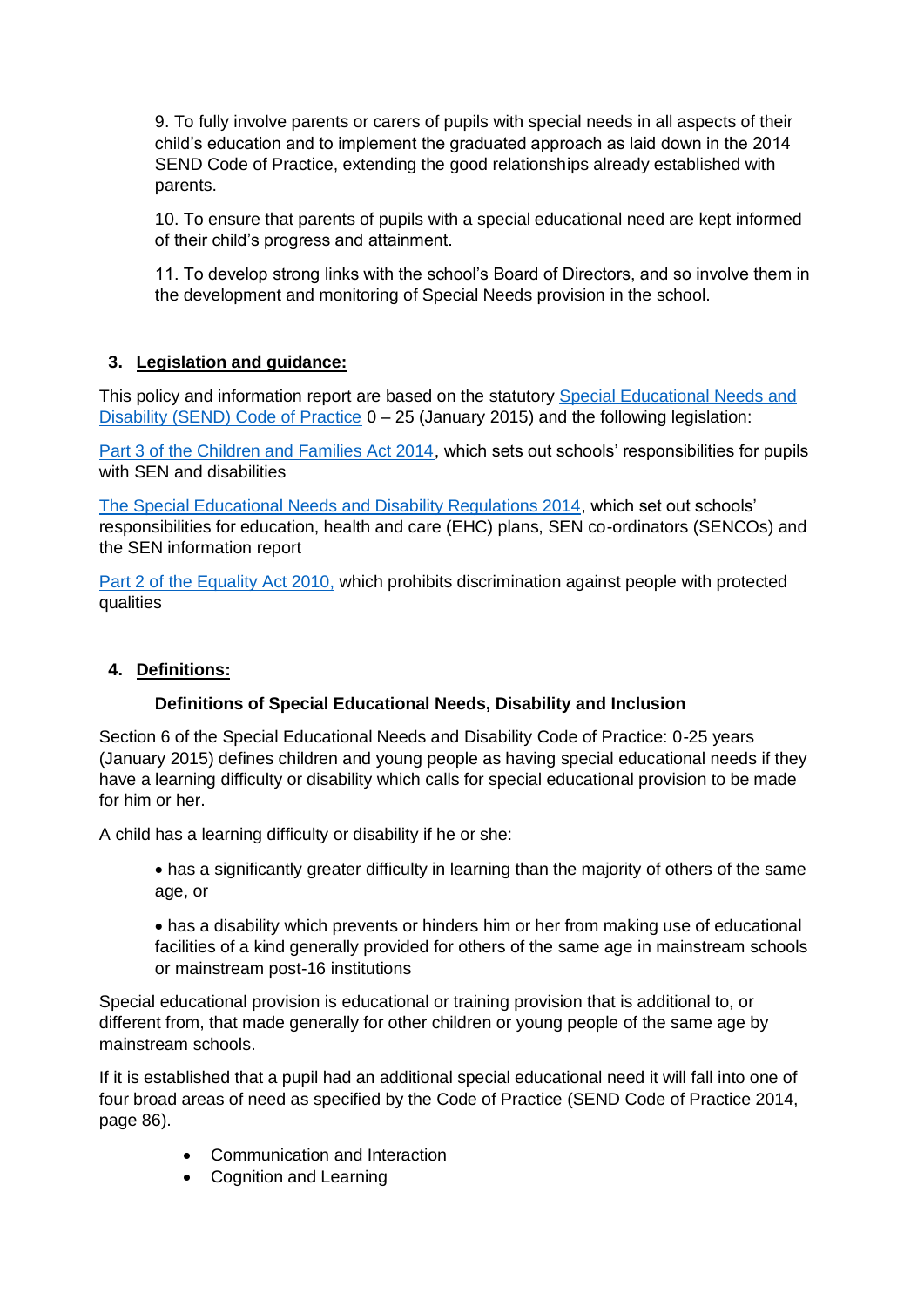- Social, Emotional and Mental Health Difficulties
- Sensory and/or physical needs

# **Disabled children and young people**

Many children and young people who have SEND may have a disability which under the Equality Act 2010 is described as '…a physical or mental impairment which has a long-term and substantial adverse effect on their ability to carry out normal day-to-day activities'.

This definition includes sensory impairments such as those affecting sight or hearing, and long term health conditions such as asthma, diabetes, epilepsy, and cancer. Children and young people with such conditions do not necessarily have SEND, but there is a significant overlap between disabled children and young people and those with SEND. Where a child or young person requires special educational provision over and above the adjustments, aids and services required by the Equality Act 2010 they will be additionally covered by the SEND definition.

For children aged two or more, special educational provision is educational or training provision that is additional to or different from that made generally for other children or young people of the same age by mainstream schools, maintained nursery schools, mainstream post-16 institutions or by relevant early years providers.

# **Provision to meet the needs of children and young people with SEND**

High quality teaching that is differentiated and personalised will meet the individual needs of the majority of children and young people. Some children and young people need educational provision that is additional to or different from this. This is special educational provision under Section 21 of the Children and Families Act 2014.

# **5. Equality and Inclusion**

The Rydal Academy is an inclusive school and supports children with a wide range of SEND. The school has a duty under the Equality Act 2010 towards individual disabled children and young people, and wider duties to prevent discrimination and to promote equality of opportunity and foster good relations. The school has accessibility plans in place and considers access to all parts of the curriculum, for all pupils, with or without a disability. Improvements to the physical environment of the school and the allocation of physical aids to access education will be considered on an individual pupil basis. Parents and carers can contact the school at any time to discuss concerns.

# **6. Roles and responsibilities**

## **The role of the SENCO**

Miss Truby is the SENCO as defined in the revised SEND Code of Practice and has overall responsibility for provision for those pupils identified as having SEND.

## **The role of the head-teacher and senior leadership team**

The head-teacher and Senior Leadership Team are committed to furthering the inclusive ethos and creating opportunities for all. The SENCo oversees the implementation of the inclusive practise across the school and works closely with the shadow SENCo and Pastoral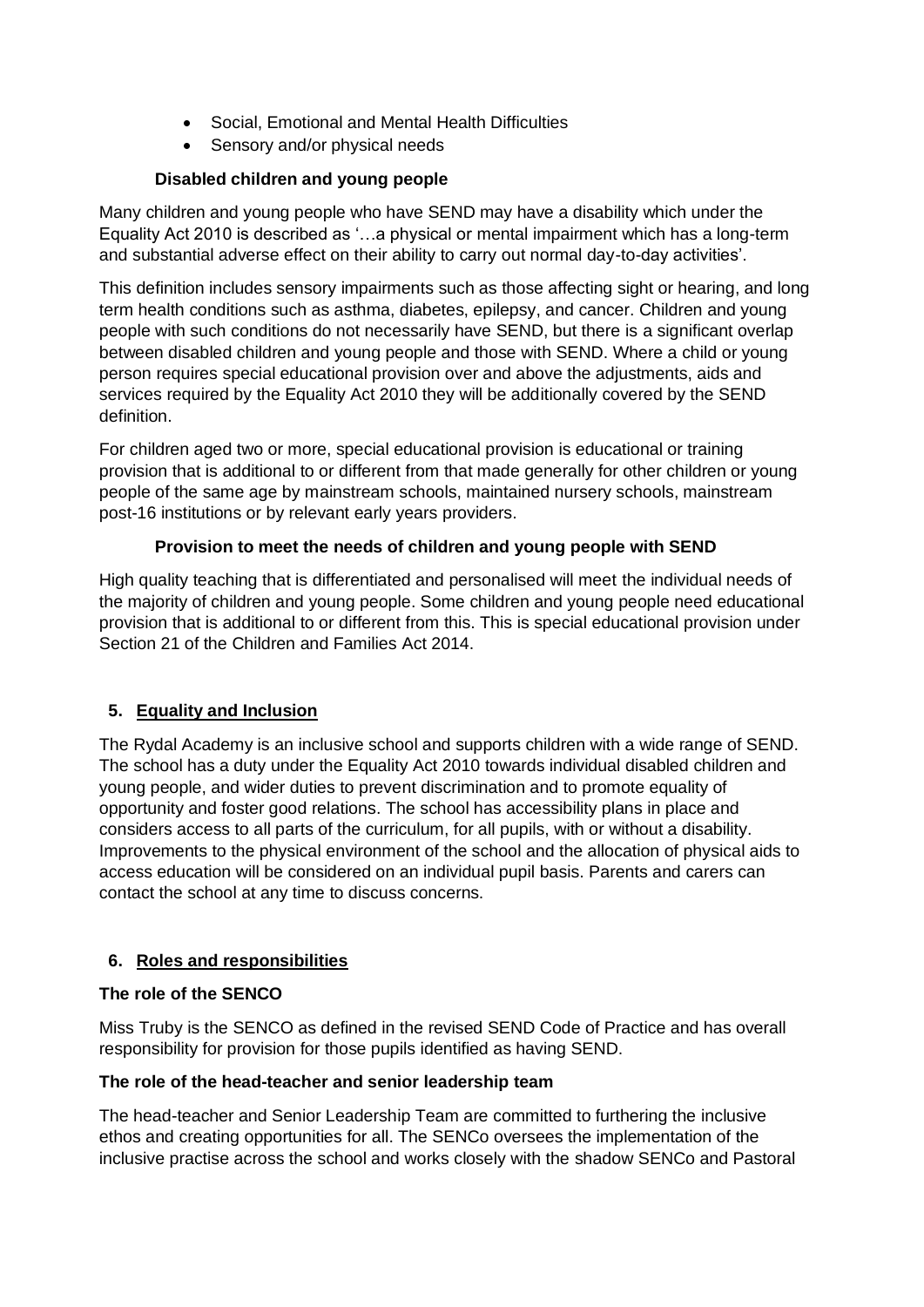Lead to ensure policies for equality and inclusion are adhered to. The Senior Leadership Team supports the SENCo in monitoring the academic progress of the SEN student groups.

#### **The role of class teachers**

Each class teacher is responsible for the progress and development of every pupil in their class and will work closely with any teaching assistants or specialist staff to plan and assess the impact of support and interventions and how they can be linked to classroom teaching.

#### **The role of the SEN governor**

The SEN governor will help to raise awareness of SEN issues at governing board meetings, monitor the quality and effectiveness of SEN and disability provision within the school and update the governing board on this and will also work with the head-teacher and SENCO to determine the strategic development of the SEN policy and provision in the school.

## **7. The 4-part graduated approach**

Where it is determined that a pupil does have SEN, parents will be informed and information will be added to school records. The aim of formally identifying a pupil with SEN is to help the school ensure that effective provision is put in place and so remove barriers to learning. The support provided consists of a four-part process: assess, plan, do and review. The objective of the graduated approach is to gain a growing understanding of the pupil's needs and of what supports the pupil needs to make good progress and to secure good outcomes. The Rydal Academy school's provision under each part of the cycle is detailed below:

#### **Assess**

To identify a pupil as needing SEND support, the SENCo coordinates an analysis of the pupil's needs. This draws on the assessments and feedback from class teachers to gather information on pupil progress, attainment and learning attitude. If it is deemed appropriate for further assessment to be carried out, the SENCo will liaise with the appropriate agency to facilitate this. When any further assessment is required that involves an outside agency, parental consent will always be sought before making the necessary referrals.

## **Plan**

Where it is decided to provide a pupil with SEND support, the parents or carers are formally notified during Parent Pupil Consultations; during these meetings, parents and pupils will be asked for their views which will then be formally recorded. At this stage a SEND Support Plan is written to form a record of the desired outcomes, action and support being discussed and agreed. The SEND Support Plans are accessible to staff and will be shared with parents following on from the Parent Pupil Consultations.

#### **Do**

The class teacher remains responsible for working with the SEND pupils on a daily basis, and this responsibility is retained where interventions are involved. SEND pupils may be supported in class with their specific targets or may be withdrawn to work in a group room with a TA in order to further develop skills which are specifically related to their needs or formal diagnosis. Examples of timetabled intervention work of this nature include lessons to address key skills in core areas, social communication and interaction skills as well as speech and language skills.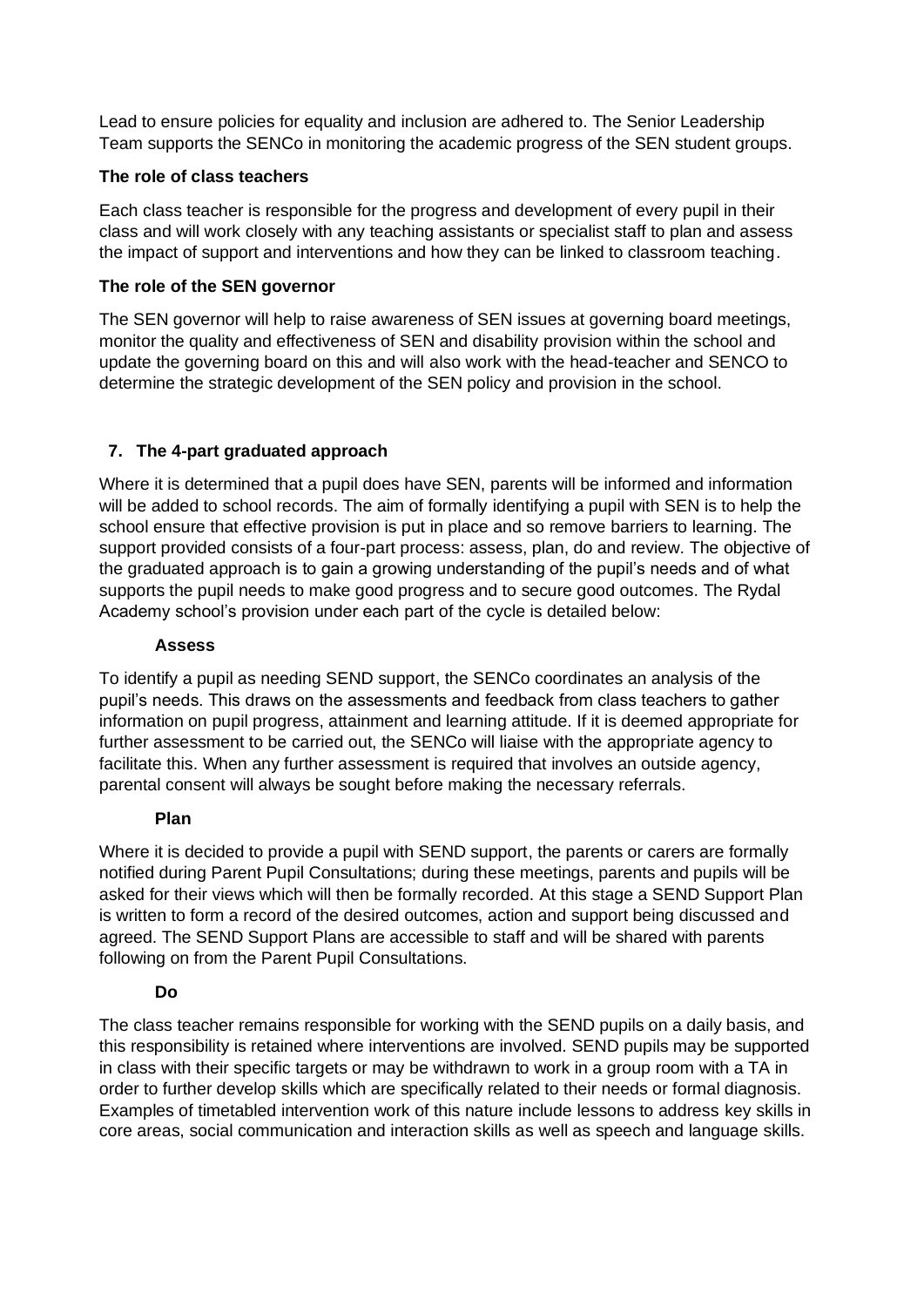#### **Review**

The SENCo is responsible for overseeing the programmes of planned withdrawal support which targets the needs of pupils. This is done in liaison with the teaching assistant assigned to deliver the programme. The teaching assistants record a SEND summary of intervention at the end of each intervention and share this with class teacher to inform them of the outcomes covered and successes towards achieving the outcomes. The information from the summary of intervention, alongside any assessments or measures of progress, are discussed termly at provision reviews with the SENCo. Any adjustments to a programme are based on staff awareness of pupils' current needs as well as parent feedback and any additional professional advice.

Teachers will update SEND Support Plans for individual pupils to show the impact of support in order to inform future planning. Considering the interventions in place, as well as the impact these have on pupil progress, the SENCo will plan whether to implement additional interventions. Regular communication and meetings with parents ensure they remain involved in the planning and reviewing process of the SEND Support Plan.

#### **8. Involving parents and pupils in the reviewing process**

All pupils with SEND will have a support plan in place, which depending on the level of SEND needs will take varying forms. All pupils who receive SEND support and parents of pupils with SEND will be asked to contribute their views to support plans during formal reviews.

#### **9. Information sharing on SEND student intake**

Once a child has entered school all relevant information pertaining to their SEND is shared with staff. This information is gathered from a range of sources and may include discussions with the pupil, parents, nurseries, any previous schools and other agencies involved in the child's support. A summary of this information is recorded on a class overview recording sheet and is made available to all staff. This information will typically include any identified areas of SEND, any current or prior involvement from professional agencies, diagnosis, description of needs, strategies for teachers to use, accommodations that the pupil may require as well as the interventions and support for each term to ensure that the student thrives in school. To ensure the needs of SEND pupils are catered for by all staff, supply staff can also access this information via the shared staff area during the school day. Medical conditions are normally specified in an individual healthcare plan. These are co-ordinated by the School Medical Lead. Where pupils have SEND as well as a medical condition their provision is planned and delivered in a coordinated way between the staff responsible for the management of healthcare plans and the SENCo or Assistant SENCo. The school's 'policy for supporting pupils with medical conditions' is located at [The Rydal Academy.](https://rydal.swiftacademies.org.uk/)

## **10. Supporting pupils who are looked after by the local authority and have SEND**

To support all pupils who are identified as 'Looked After' the school adheres to the 'Looked After Child' policy document. This can be located on the school's [website.](https://rydal.swiftacademies.org.uk/) The school's designated officer for Looked After students is Mrs. Thurland. There is closely linked practice between both the SEND and pastoral care support systems in place across the school to ensure the needs of SEND pupils who are Looked After are closely co-ordinated.